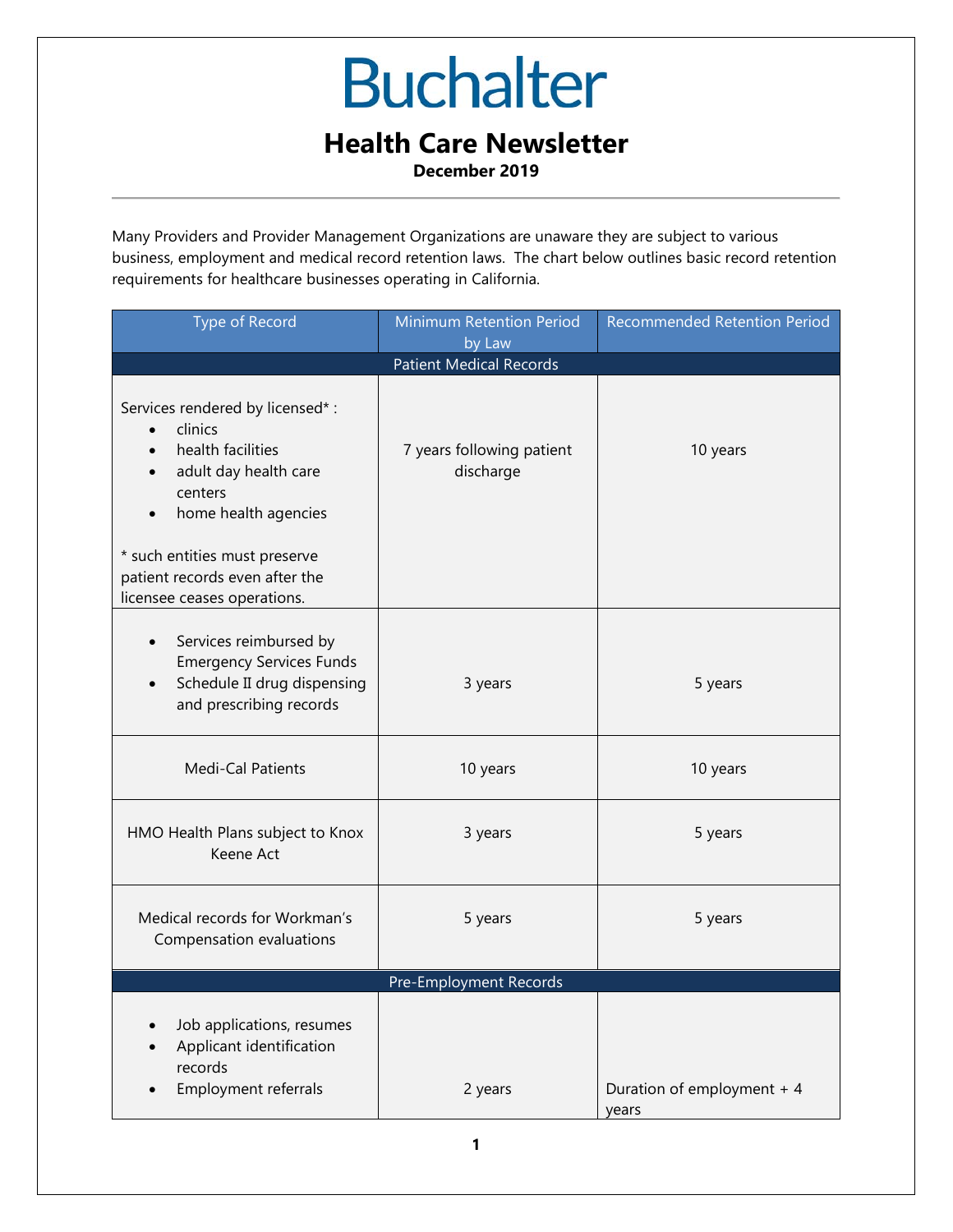### **Health Care Newsletter**

**December 2019**

| Inquiries about<br>employment opportunities<br>Recruitment ads or<br>$\bullet$<br>announcements<br>Announcements of training,<br>$\bullet$<br>promotions or overtime<br>made to employees.                                                                                                                                                                                                                    |                      |                                        |
|---------------------------------------------------------------------------------------------------------------------------------------------------------------------------------------------------------------------------------------------------------------------------------------------------------------------------------------------------------------------------------------------------------------|----------------------|----------------------------------------|
| Documentation of hours                                                                                                                                                                                                                                                                                                                                                                                        | <b>Wage Records</b>  |                                        |
| tracked<br>Schedules<br>Overtime calculations<br>Explanations of wage<br>$\bullet$<br>differentials between<br>genders                                                                                                                                                                                                                                                                                        | 3 years              | 5 years                                |
|                                                                                                                                                                                                                                                                                                                                                                                                               | Payroll Records      |                                        |
| Employee's Name, Number,<br>Address, Occupation, Sex,<br>Age<br><b>Individual Wage Records</b><br>Time and Day Workweek<br><b>Begins</b><br>Regular Hourly or Piece<br>Rate<br>Hours Each Employee<br>worked (daily and weekly)<br>Overtime and Straight Time<br>Earnings Each Week<br>Earning for Each Pay Period<br>Wage Deductions and<br><b>Additions</b><br>Dates of each payday and<br>period it covers | 4 years<br>1-9 Forms | Duration of employment plus 4<br>years |
|                                                                                                                                                                                                                                                                                                                                                                                                               |                      |                                        |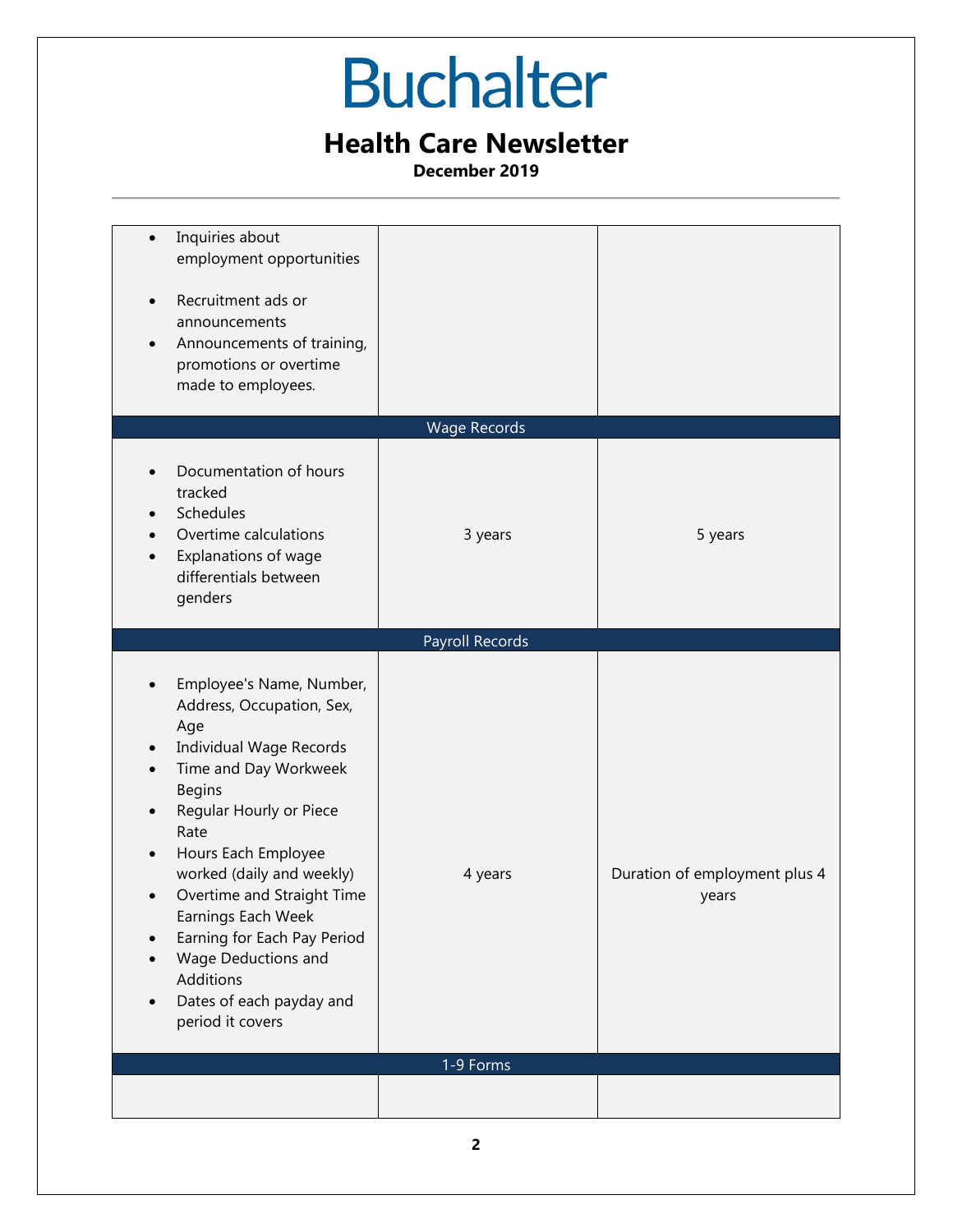### **Health Care Newsletter**

**December 2019**

| <b>Employment Eligibility</b><br>Forms<br>Verification                                                                                                                                                                   | 3 years or 1 year after<br>termination, whichever is<br>later                                                                                                                                                                                                                     | Duration of employment plus 4<br>years                                                                                                                                                           |  |  |
|--------------------------------------------------------------------------------------------------------------------------------------------------------------------------------------------------------------------------|-----------------------------------------------------------------------------------------------------------------------------------------------------------------------------------------------------------------------------------------------------------------------------------|--------------------------------------------------------------------------------------------------------------------------------------------------------------------------------------------------|--|--|
| <b>Employee Personnel Files</b>                                                                                                                                                                                          |                                                                                                                                                                                                                                                                                   |                                                                                                                                                                                                  |  |  |
| <b>Performance Evaluations</b><br><b>Promotions and Demotions</b><br><b>Disciplinary Notices</b><br>Discharge, Layoff, Transfer,<br>and Recall Records<br><b>Training and Testing</b><br>Records<br>Records of Physicals | 2 years                                                                                                                                                                                                                                                                           | Duration of employment plus 4<br>years                                                                                                                                                           |  |  |
|                                                                                                                                                                                                                          | <b>Employee Health Records</b>                                                                                                                                                                                                                                                    |                                                                                                                                                                                                  |  |  |
| First Aid Records for Injuries<br>Causing Loss of Work Time<br>Chemicals Safety and<br><b>Exposure Records</b>                                                                                                           | First Aid records of job<br>injuries causing loss of work<br>time must be retained for the<br>duration of employment plus<br>three years, records relating<br>to chemical, pesticide and<br>similar exposures must be<br>retained for the duration of<br>employment plus 30 years | Duration or employment plus 5<br>years for routine injury/illness<br>records; Duration of<br>Employment plus 30 years<br>(Records of exposure to<br>chemical, pesticide, and similar<br>hazards} |  |  |
| Employee Substance Use Records                                                                                                                                                                                           |                                                                                                                                                                                                                                                                                   |                                                                                                                                                                                                  |  |  |
| Drug and Alcohol Test Results                                                                                                                                                                                            | 5 years                                                                                                                                                                                                                                                                           | Duration of employment plus 5<br>years                                                                                                                                                           |  |  |
| Unlawful Employment Practices, Claims, Investigations and Legal Proceedings Records                                                                                                                                      |                                                                                                                                                                                                                                                                                   |                                                                                                                                                                                                  |  |  |
| Personnel and Payroll<br>records of all complaining<br>parties<br>Personnel and Payroll<br>records of all those holding<br>or applying for similar<br>positions                                                          | Until disposition of case                                                                                                                                                                                                                                                         | Until disposition of case and all<br>appeals period have expired                                                                                                                                 |  |  |